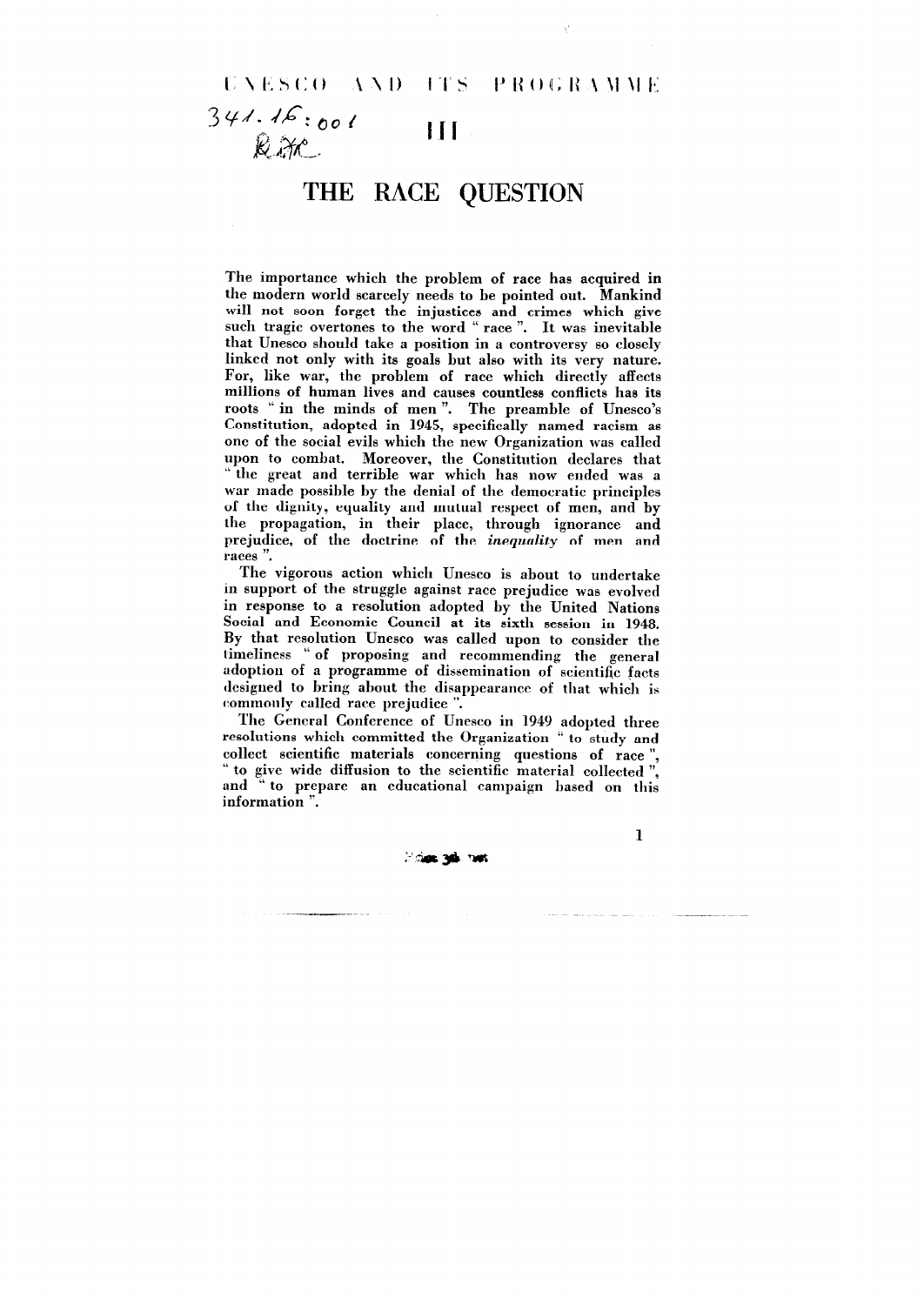There is great confusion on the notion of race, so great that no campaign designed' to remove prejudices can be effectively undertaken without careful preparation. Such groundwork must include a clarification of the present scientific position in the controversy on the subject; indeed, it must first of all provide a definition of race on which the different scientific circles concerned can agree.

It was with this in view that Unesco invited a number of anthropologists and sociologists from various countries to meet as a committee of experts in Unesco House in December 1949. They discussed all aspects of the problem at great length and finally drew up a declaration, the text of which is presented further on. Every word of this declaration was carefully weighed. Nothing was neglected in the effort to present to the public in a simple and clear manner the conclusions which science has reached on the subject.

Nor was the declaration in the form decided upon in Paris the end of the effort to make the statement fully authoritative. It was submitted to many leading scientists in various coun-<br>tries. They examined it in detail and a number of them They examined it in detail and a number of them suggested additions and amendments. The competence and objectivity of the scientists who signed the document in its final form cannot be questioned.

In organizing the meeting of experts which produced this authoritative declaration on the race problem, Unesco took up again, after a lapse of fifteen years, a project which the International Institute of Intellectual Co-operation has wished to carry through but which it had to abandon in deference to the appeasement policy of the pre-war period. The race question had become one of the pivots of Nazi ideology and policy. Mazaryk and Benes took the initiative in calling for a conference to re-establish in the minds and consciences of men everywhere the truth about race. Scientists were unanimous in wishing to have the opportunity of denouncing before world opinion the absurdity of the racist dogma. But they were not given such an opportunity. Nazi propaganda was able to continue its baleful work unopposed by the authority of an international organization.

Knowledge of the truth does not always help change emotional attitudes that draw their real strength from the subconscious or from factors beside the real issue. Knowledge of the truth can, however, prevent rationalizations of reprehensible acts or behaviour prompted by feelings that men will not easily avow openly. Unesco has the will and the means to make available to everyone the achievements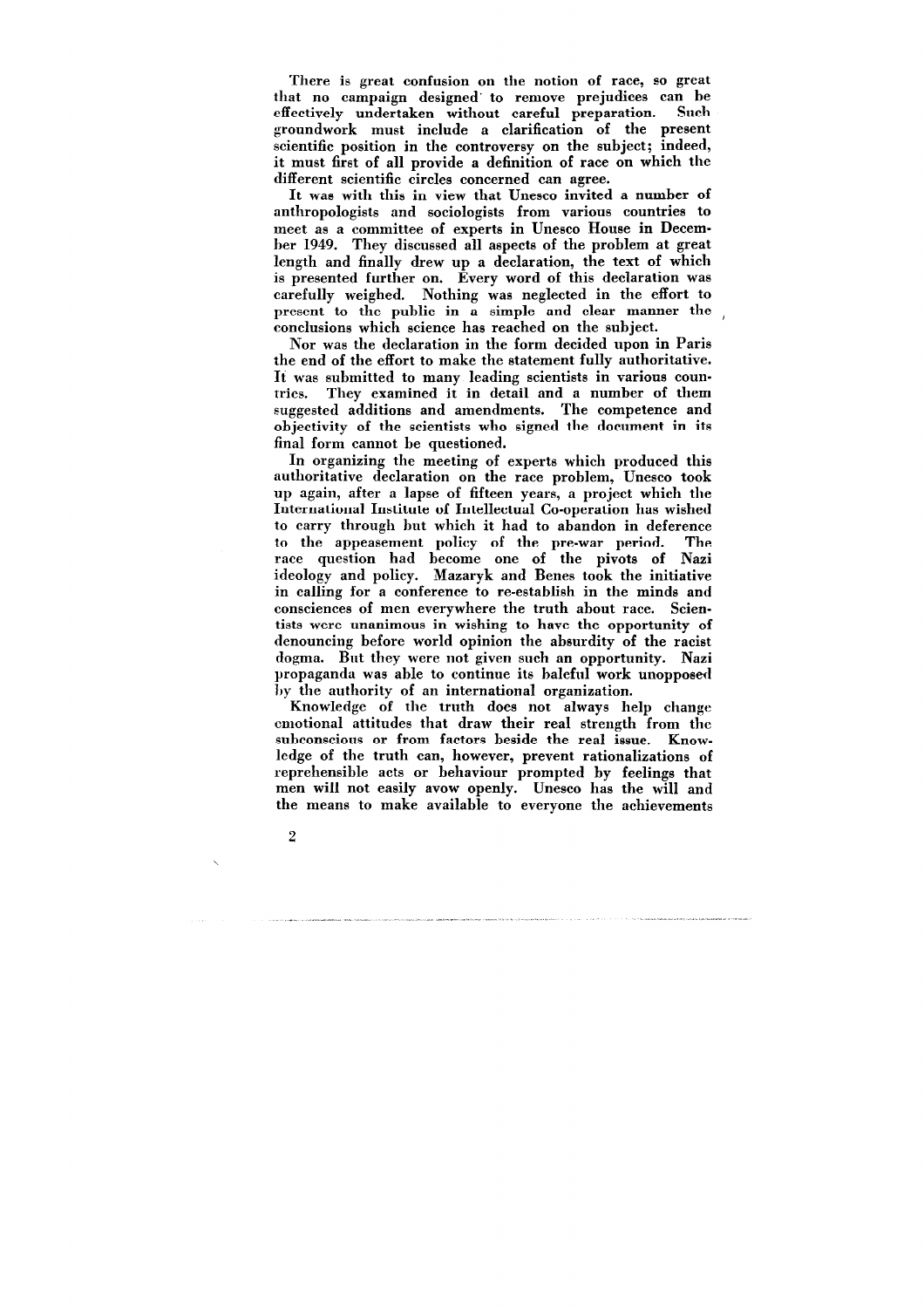of science, if those achievements can help to lessen the hatreds that separate human groups from one another. But Unesco can really succeed in this task only if it is careful to present the facts in all their complexity without trying to hide ignorances and doubts.

Science was faced with the problem of race at the beginning of the nineteenth century when the great evolutionary theories were being formulated. Unfortunately, the problem soon shifted from the purely scientific field to the field of politics. As a result, the discussions which it has provoked have rarely been free from the passions and prejudices of the moment.

But psychology, biology and cultural anthropology, which have developed so remarkably during the last fifty years, have made possible extensive inquiries and experimental research studies into the problem. The results of this important work are presented in general terms in the declaration of the experts assembled by Unesco. It should not be forgotten, however, that new methods and techniques of appraising results are being put into practice every day. At the present moment, it is impossible to demonstrate that there exist between " races " differences of intelligence and temperament other than those produced by cultural environ, ment. If, tomorrow, more accurate tests or more thorough studies should prove that " races " as such do, in fact, have different innate faculties or aptitudes, Unesco's moral position on the race question would not be changed.

Racism is a particularly vicious and mean expression of the caste spirit. It involves belief in the innate and absolute superiority of an arbitrarily defined human group over other equally arbitrarily defined groups. Instead of being based on scientific facts, it is generally maintained in defiance of the scientific method. As an ideology and feeling, racism is by its nature aggressive. It threatens the essential moral values by satisfying the taste for domination and by exalting the contempt for man. Concern for human dignity demands that all citizens be equal before the law, and that they share equally in the advantages assured them by law, no matter what their physical or intellectual differences may be. The law sees in each person only a human being who has the right to the same consideration and to equal respect. The conscience of all mankind demands that this be true for all the peoples of the earth. It matters little, therefore, whether the diversity of men's gifts be the result of biological or of cultural factors.

Thus, the problem of race must be approached not only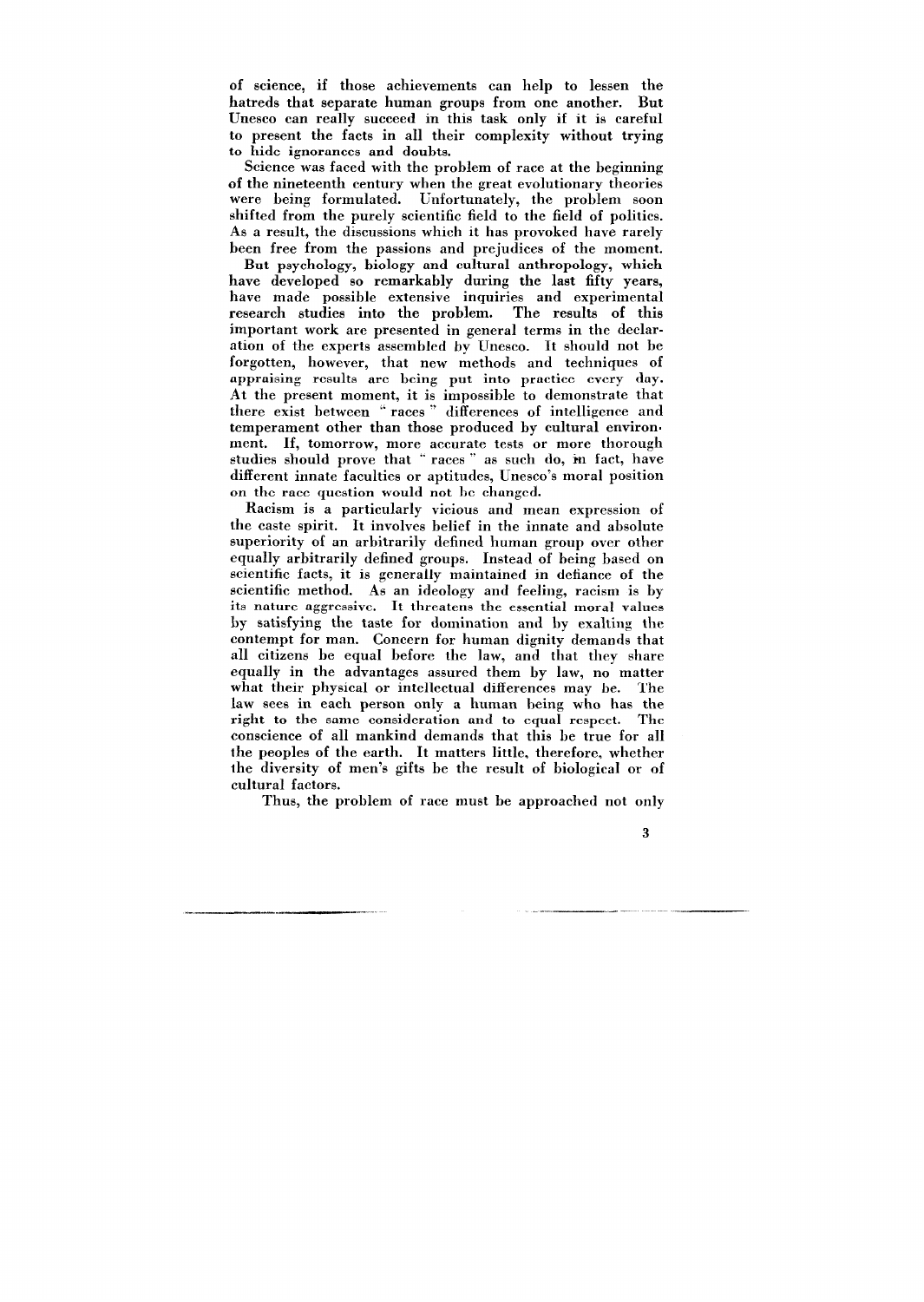on the biological and social levels but also on the moral level. And, in view of the growing inter-relation of the sciences affecting man and society, it can be solved only by<br>the joint action of different scientific disciplines. Unesco the joint action of different scientific disciplines. will undertake to make known to a vast public the results of the researches obtained in all these various fields. It will, for example, publish pamphlets prepared by eminent specialists.

Many inquiries have already been undertaken into interracial conflicts and the factors that produce them. The time has now come for us to consider the societies which have in large measure succeeded in resolving antagonisms by overriding racial differences. Thus, the General Conference of Unesco in Florence recommended for the 1951 programme of the Organization a study of racial relations in Brazil. This great republic has a civilization which has been developed by the direct contributions of different races. And it suffers less than other nations from the effects of those prejudices which are at the root of so many vexatious and cruel measures in countries of similar ethnic composition. We are as yet illinformed about the factors which brought about such a favourable and, in many ways, exemplary situation. But in the present state of the social sciences, general speculations no longer suffice. We must have specialists make searching inquiries in the field. We must learn from them exactly why and how social, psychological and economic factors have contributed in varying degrees to make possible the harmony which exists in Brazil. Then the results of their inquiries can be set forth in publications in order to stimulate those who are still struggling elsewhere to introduce more peaceable and happier inter-racial relations.

Yet, no matter how great an effort Unesco may make in this field, it cannot by itself bring to an end the most tenacious and the most widely spread of human prejudices. It must be able to count on the support of groups and organizations formed in many countries to achieve the same purpose. To these fighters, indeed to all those who rebel against the idea that millions of human beings are condemned by the mere fact of their birth to humiliation and misery, Unesco brings its co-operation. It brings too the hope that the struggle against the misdeeds of racism will become a crusade to be carried out in common by all the peoples of the earth.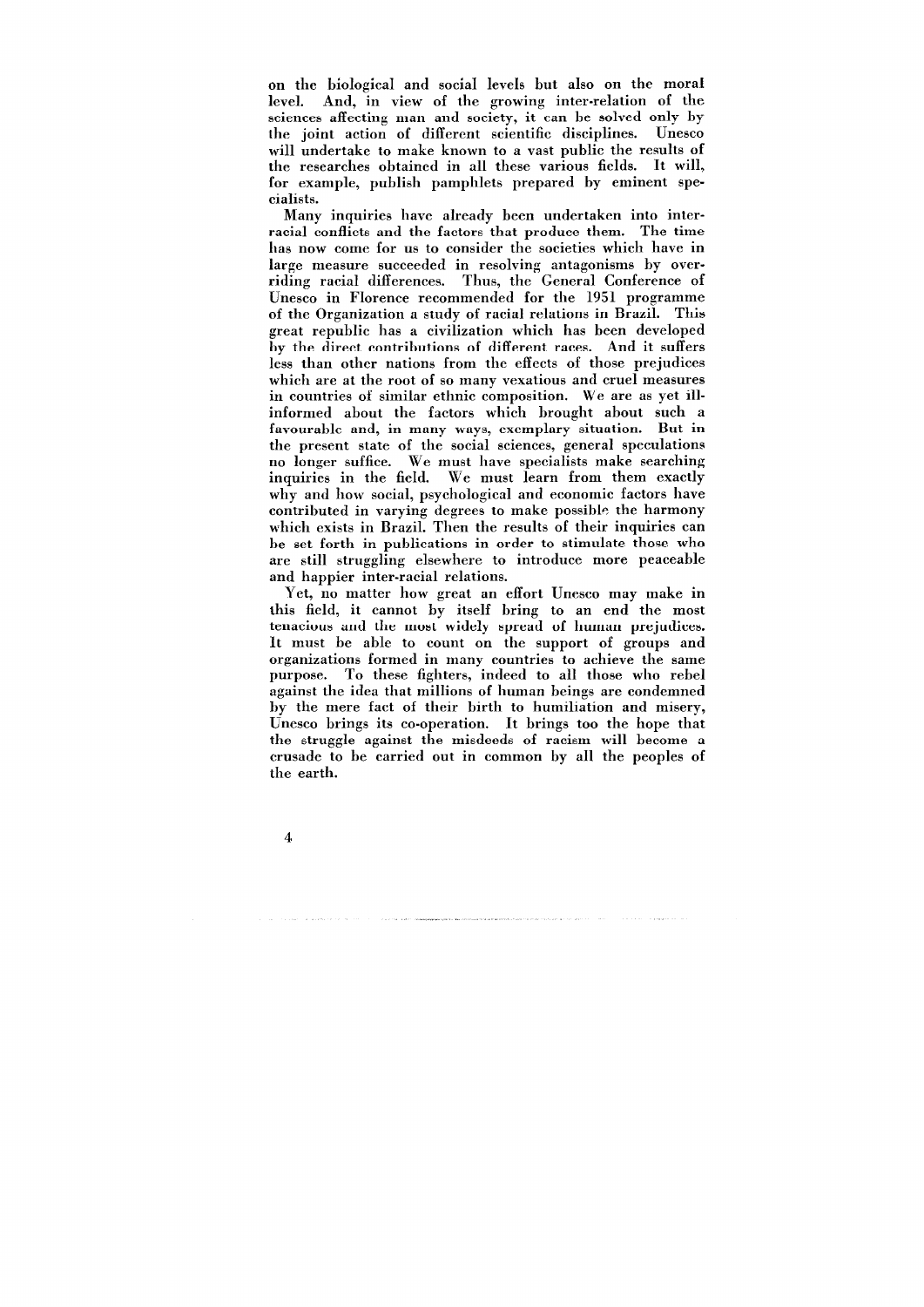## TEXT OF THE STATEMENT ISSUED 18 JULY 1950

1. Scientists have reached general agreements in recognizing that mankind is one : that all men belong to the same species, Homo sapiens. It is further generally agreed among scientists that all men are probably derived from the same common stock; and that such differences as exist between different groups of mankind are due to the operation of evolutionary factors of differentiation such as isolation, the drift and random fixation of the material particles which control heredity (the genes), changes in the structure of these particles, hybridization, and natural selection. In these ways groups have arisen of varying stability and degree of differentiation which have been classified in different ways for different purposes.

2. From the biological standpoint, the species Homo sapiens is made up of a number of populations, each one of which differs from the others in the frequency of one or more genes. Such genes, responsible for the hereditary differences between men, are always few when compared to the whole genetic constitution of man and to the vast number of genes common to all human beings regardless of the population to which they belong. This means that the likenesses among men are far greater than their differences.

3. A race, from the biological standpoint, may therefore be defined as one of the group of populations constituting the species Homo sapiens. These populations are capable of inter-breeding with one another but, by virtue of the isolating barriers which in the past kept them more or less separated, exhibit certain physical differences as a result of their somewhat different biological histories. These represent variations, as it were, on a common theme.

4. In short, the term " race " designates a group or population characterized by some concentrations, relative as to frequency and distribution, of hereditary particles (genes) or physical characters, which appear, fluctuate, and often disappear in the course of time by reason of geographic and or cultural isolation. The varying manifestations of these traits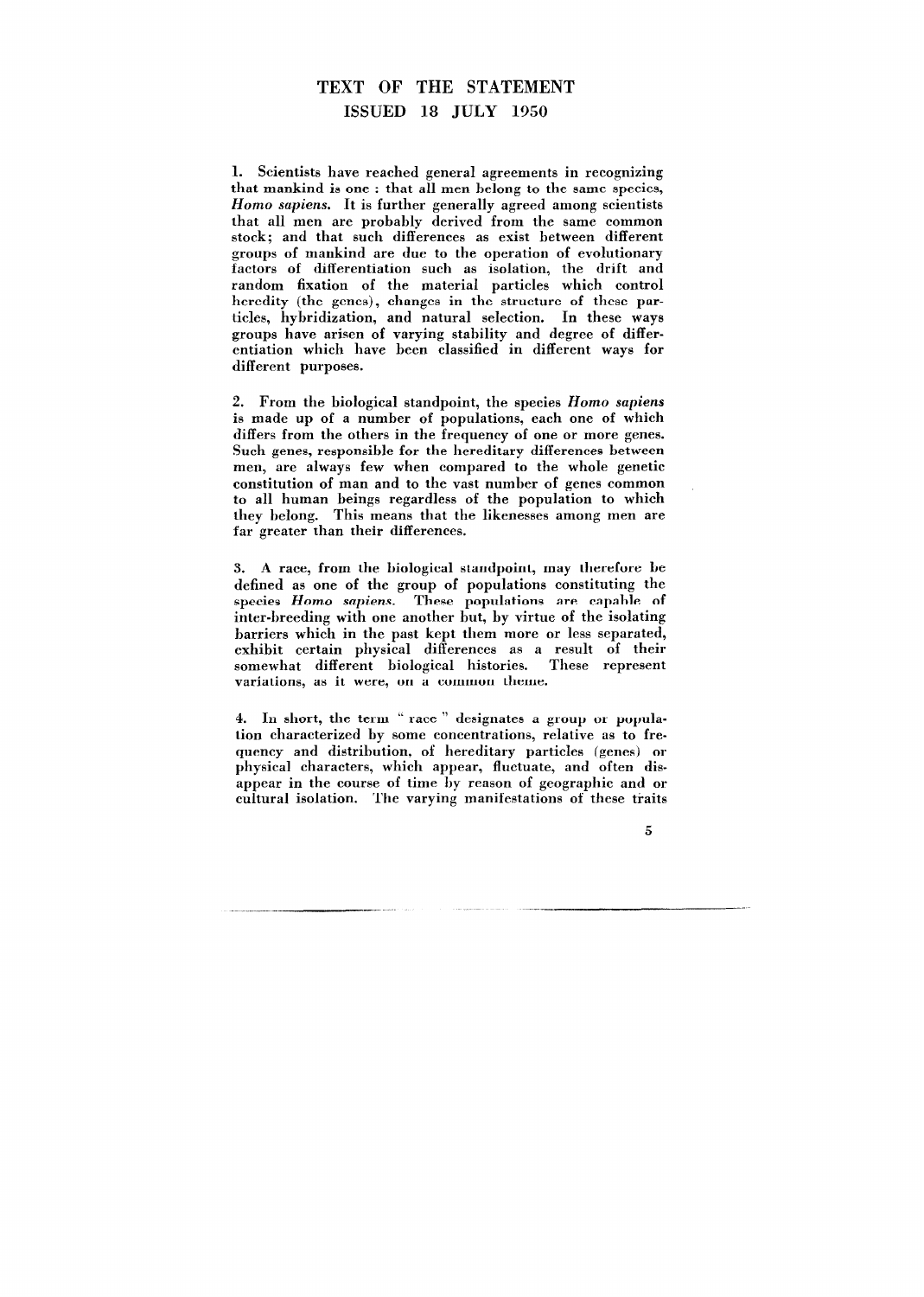in different populations are perceived in different ways by each group. What is perceived is largely preconceived, so that each group arbitrarily tends to misinterpret the variability which occurs as a fundamental difference which separates that group from all others.

5. These are the scientific facts. Unfortunately, however, when most people use the term " race " they do not do so in the sense above defined. To most people, a race is any group of people whom they choose to describe as a race. Thus, many national, religious, geographic, linguistic or cultural groups have, in such loose usage, heen called " race ", when obviously Americans are not a race, nor are Englishmen, nor Frenchmen, nor any other national group. Catholics, Protestants, Moslems and Jews are not races, nor are groups who speak English or any other language thereby definable as a race; people who live in Iceland or England or India are not races; nor are people who are culturally Turkish or Chinese or the like thereby describable as races.

6. National, religious, geographic, linguistic and cultural groups do not necessarily coincide with racial groups : and the cultural traits of such groups have no demonstrated genetic connexion with racial traits. Because serious errors of this kind are habitually committed when the term " race " is used in popular parlance, it would be better when speaking of human races to drop the term " race " altogether and speak of ethnic groups.

7. Now what has the scientist to say about the groups of mankind which may be recognized at the present time ? Human races can be and have heen differently classified by different anthropologists, but at the present time most anthropologists agree on classifying the greater part of present-day mankind into three major divisions, as follows :

The Mongoloid Division The Negroid Division The Caucasoid Division

The biological processes which the classifier has here embalmed, as it were, are dynamic, not static. These divisions were not the same in the past as they are at present, and there is every reason to believe that they will change in the future.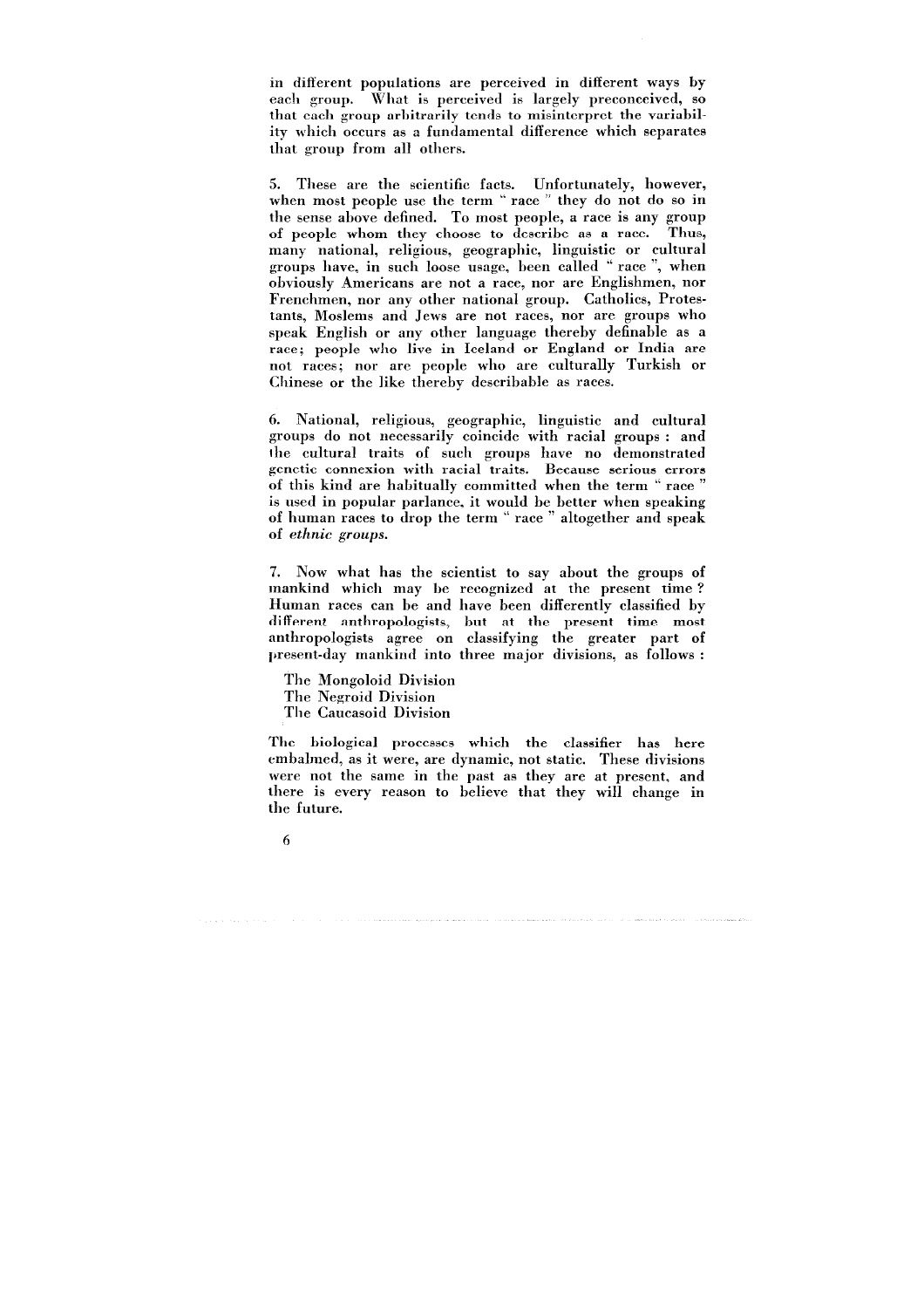8. Many sub-groups or ethnic groups within these divisions There is no general agreement upon their number, and in any event most ethnic groups have not yet been either studied or described by the physical anthropologists.

9. Whatever classification the anthropologist makes of man, he never includes mental characteristics as part of those classifications. It is now generally recognised that intelligence tests do not in themselves enable us to differentiate safely between what is due to innate capacity and what is the result of environmental influences, training and education. Wherever it has been possible to make allowances for differences in environmental opportunities, the tests have shown essential similarity in mental characters among all human groups. In short, given similar degrees of cultural opportunity to realize their potentialities, the average achievement of the members of each ethnic group is about the same. The scientific investigations of recent years fully support the dictum of Confucius (551-478 B.C.) " Men's natures are alike; it is their habits that carry them far apart. "

10. The scientific material available to us at present does not justify the conclusion that inherited genetic differences are a major factor in producing the differences between the cultures and cultural achievements of different peoples or groups. It does indicate, however, that the history of the cultural experience which each group has undergone is the major factor in explaining such differences. The one trait which above all others has been at a premium in the evolution of men's mental characters has been educability, plasticity. This is a trait which all human beings possess. It is indeed, a species character of Homo sapiens.

11. So far as temperament is concerned, there is no definite evidence that there exist inborn differences between human groups. There is evidence that whatever group differences of the kind there might be are greatly over-ridden by the individual differences, and by the differences springing from environmental factors.

12. As for personality and character, these may be considered raceless. In every human group a rich variety of personality and character types will be found, and there is no reason for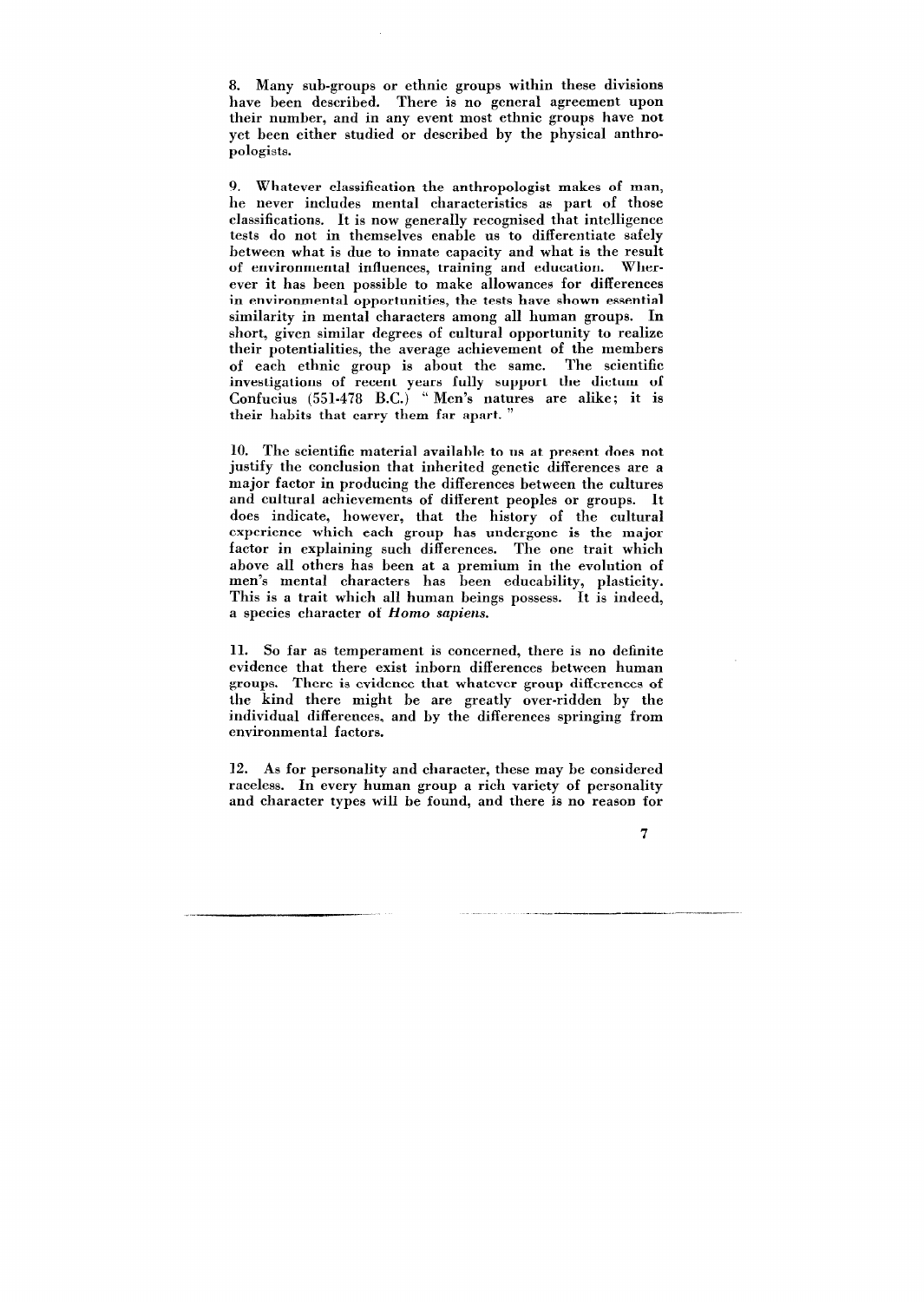believing that any human group is richer that any other in these respects.

13. With respect to race-mixture, the evidence points unequivocally to the fact that this has heen going on from the earliest times. Indeed, one of the chief processes of raceformation and race-extinction or absorption is by means of hybridization between races or ethnic groups. Furthermore, no convincing evidence has been adduced that race-mixture of itself produces biologically bad effects. Statements that human hybrids frequently show undesirable traits, both physically and mentally, physical disharmonies and mental degeneracies, are not supported by the facts. There is, therefore, no biological justification for prohibiting intermarriage between persons of different ethnic groups.

14. The biological fact of race and the myth of " race " should be distinguished. For all practical social purposes " race " is not so much a biological phenomenon as a social myth. The myth " race " has created an enormous amount of human and social damage. In recent years it has taken a heavy toll in human lives and caused untold suffering. It still prevents the normal development of millions of human beings and deprives civilization of the effective co-operation of productive minds. The biological differences between ethnic groups should be disregarded from the standpoint of social acceptance and social action. The unity of mankind from both the biological and social viewpoints is the main thing. To recognize this and to act accordingly is the first requirement of modern man. It is but to recognize what a great biologist wrote in 1875 : " As man advances in civilization, and small tribes are united into larger communities, the simplest reason would tell each individual that he ought to extend his social instincts and sympathies to all the members of the same nation, though personally unknown to him. This point being one reached, there is only an artificial barrier to prevent his sympathies extending to the men of all nations and races." These are the words of Charles Darwin in The Descent of Man (2nd ed., 1875, pp. 187-8). And, indeed, the whole of human history shows that a cooperative spirit is not only natural to men, but more deeply rooted than any self-seeking tendencies. If this were not so we should not see the growth of integration and organization of his communities which the centuries and the millenia plainly exhibit.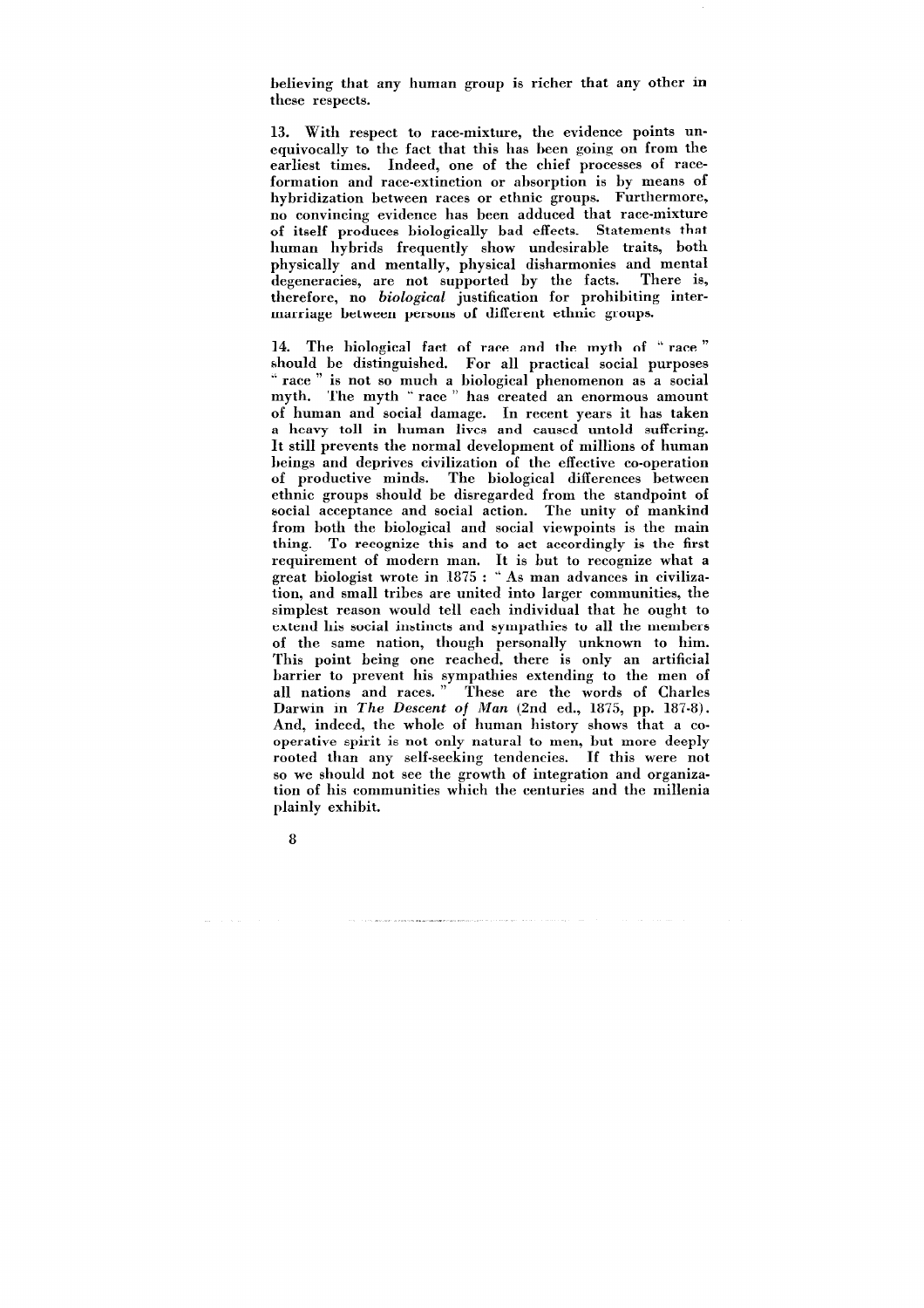15. We now have to consider the bearing of these statements on the problem of human equality. It must be asserted with the utmost emphasis that equality as an ethical principle in no way depends upon the assertion that human beings are in fact equal in endowment. Obviously individuals in all ethnic groups vary greatly among themselves in endowment. Nevertheless, the characteristics in which human groups differ from one another are often exaggerated and used as a basis for questioning the validity of equality in the ethical sense. For this purpose we have thought it worth while to set out in a formal manner what is at present scientifically established concerning individual and group differences.

(1) In matters of race, the only characteristics which anthropologists can effectively use as a basis for classifications are physical and physiological.

(2) According to present knowledge there is no proof that the groups of mankind differ in their innate mental characteristics, whether in respect of intelligence or temperament. The scientific evidence indicates that the range of mental capacities in all ethnic groups is much the same.

(3) Historical and sociological studies support the view that genetic differences are not of importance in determining the social and cultural differences between different groups of Homo supiens, and that the social and cultural changes in different groups, have, in the main, been independent of changes in inborn constitution. Vast social changes have occurred which were not in any way connected with changes in racial type.

(4) There is no evidence that race mixture as such produces bad results from the biological point of view. The social results of race mixture whether for good or ill are to be traced to social factors.

(5) All normal human beings are capable of learning to share in a common life, to understand the nature of mutual service and reciprocity, and to respect social obligations and contracts. Such biological dilfferences as exist between members of different ethnic groups have no relevance to problems of social and political organization, moral life and communication between human beings.

Lastly, biological studies lend support to the ethic of universal brotherhood; for man is born with drives toward co-operation, and unless these drives are satisfied, men and nations alike fall ill. Man is born a social being who can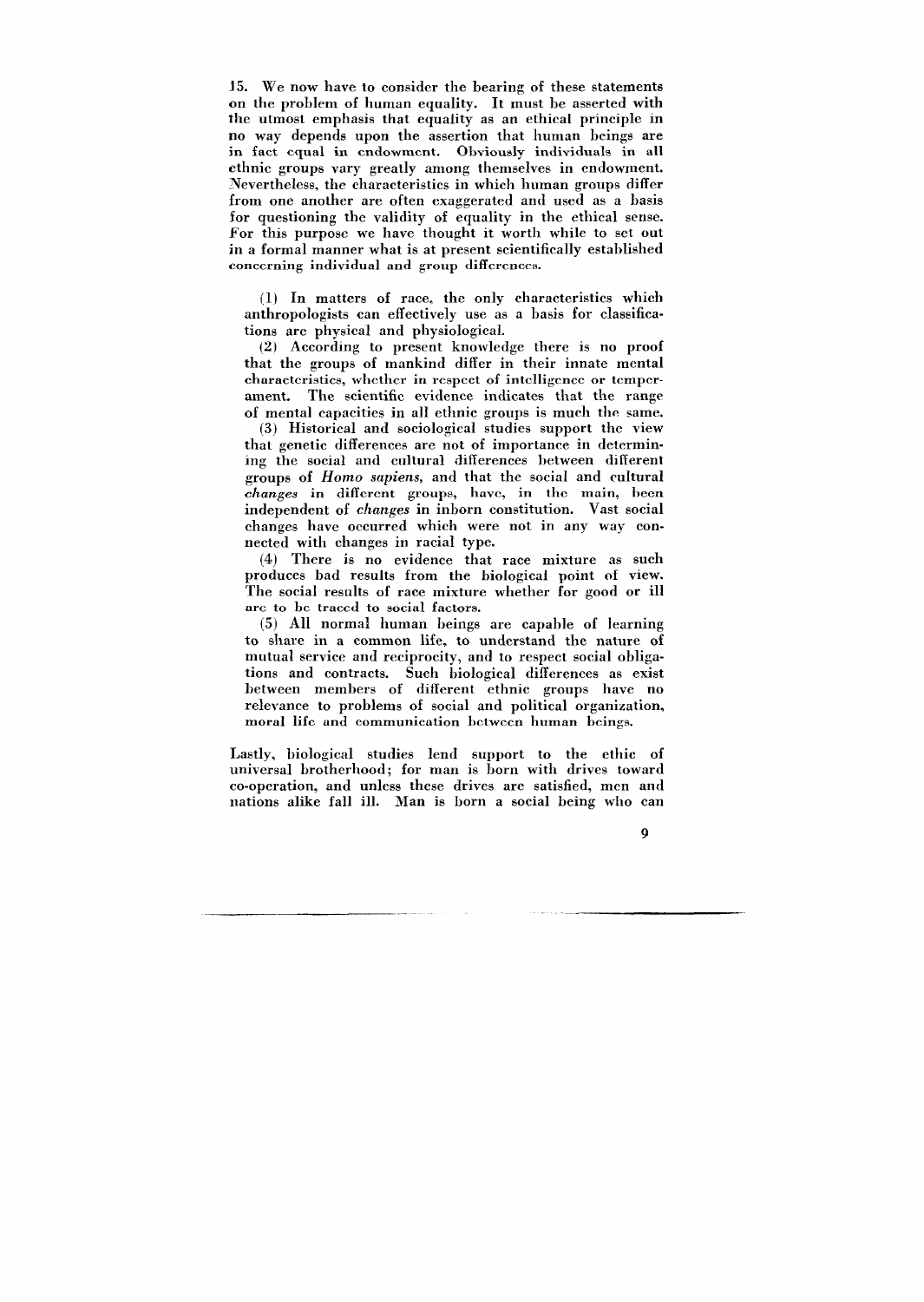reach his fullest development only through interaction with his fellows. The denial at any point of this social bond between man and man brings with it disintegration. In this sense, every man is his brother's keeper. For every man is a piece of the continent, a part of the main, because he is involved in mankind.